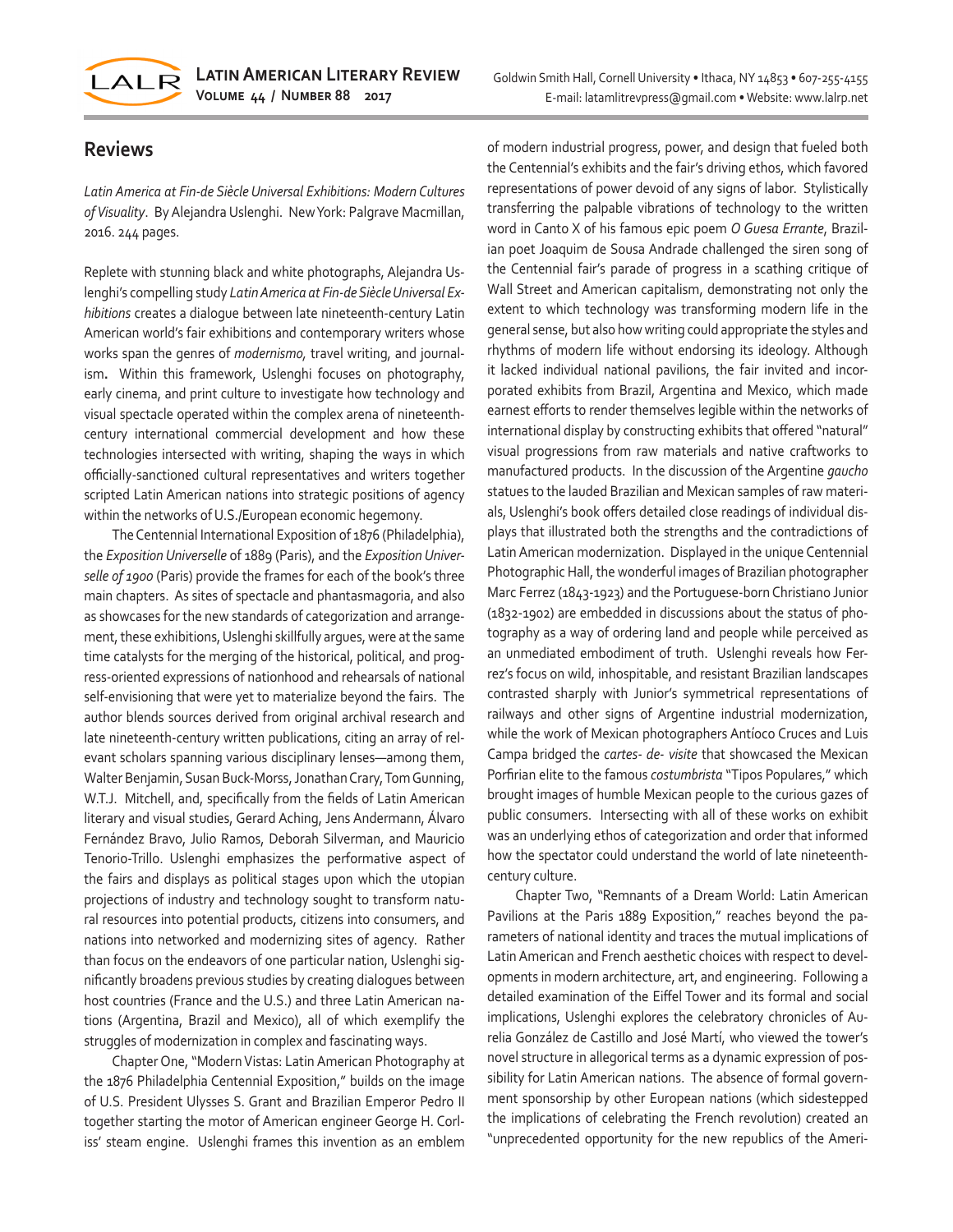cas to achieve a central visibility," and no fewer than twelve Latin American countries fully participated through the construction of individual national pavilions to house comprehensive exhibits (105). There is a parallel, Uslenghi argues, between the strategic French displays of republican values and the efforts of Latin American nations to recast their own stories within the technological vocabulary of modern nationhood. She then explores in detail the Latin American architectural responses to the tower's design challenge--specifically, the national pavilions built for Mexico, Argentina and Brazil all constructed at strategic distances from the exotic displays that merged with colonial values and European white supremacy. Drawing on both scholarly works and contemporary newspaper coverage of the exhibition, Uslenghi offers detailed close readings of the respective pavilions' exteriors and interiors, emphasizing the shared incongruities that resulted from the forcibly merged vocabularies of rational technology, artistic decoration, and developing industry, all blended to "inscribe utopian meanings onto the building materials of the industrial age" (123). The consequences of this fair and its simultaneous "mobilization of both modern and archaic emblems" resonated far beyond the scope of the events themselves and into the present era, offering a template through which to read both the uneven processes of development that have characterized Latin America, and the "encrustation of anachronisms, archaisms and ornaments, that renders them so symbolically rich" (137).

The third and final chapter shifts from an emphasis on visual and architectural displays to their critical reception by Latin American writers of the period. In "Cosmopolitan Itineraries: Modernity's Spectacle at the Paris 1900 Universal Exposition," Uslenghi argues that the travel narratives of Rubén Darío, Enrique Gómez Carrillo, Amado Nervo, and Manuel Ugarte-- all permeated by the influences of early cinema, urban life, and the new modalities of seeing--reveal the mutual implications of visual technology and writing despite these authors' claims to the contrary. In a way that directly mimics cinematic effect, *modernista* chronicles reproduced the ongoing changes within urban life through an "incessant flow of images," oscillating between the panoramic/complete and the fragmentary, contradictory, and partial views of the constantly changing visual spectacle (176). Within this framework, the texts that were produced and circulated privileged not traditional, orderly narrative, but rather the "exhibit value" of the visual attraction that was introduced at the grounds of the Universal Exhibition. Thus emerged the newly mobile, fragmented, and fluctuating mode of viewing the modern urban landscape (199).

The many strengths of Uslenghi's ambitious and illuminating study can be summarized in in terms of its methodology, analysis, and scope, which will appeal to scholarly readers spanning the disciplines of visual and material cultures as well as literary studies: the study's transdisciplinary lens, the close readings of multiple visual displays and literary texts, and the carefully constructed links between specific visual and textual products and broader national and international contexts. At times, the breadth of material in each

chapter can potentially overwhelm the central points, and the discussion can dwell on already well-trodden discussions about the ethos of world's fairs (e.g., the politics of display, visual phantasmagoria, commodity fetishism, Benjamin). However, neither of these minor concerns diminishes the importance of the book's fresh and novel explorations of the intersections of writing, visual display, and national identity, nor the implications that can be drawn about networked material cultures in late nineteenth-century Latin America.

Shelley Garrigan North Carolina State University

*Trauma, Taboo and Truth Telling: Listening to Silences in Postdictatorship Argentina*. By Nancy J. Gates-Madsen. Madison: University of Wisconsin Press, 2016. 235 pages.

In the film *Un muro de silencio* (1993), Argentine producer and director Lita Stantic dramatizes the horrors of the last Argentine dictatorship by focusing not only on the events but also on the silences that surround the events. These silences protect the impunity of the crimes committed in the past and conceal the private battles and aesthetic dilemmas surrounding representation. Stantic's wall of silence, as a metaphor, is inhabited by images, voices, languages, and meanings left in parentheses, by loud secrets and the eloquence of what remains unsaid. Although in the post-dictatorship era we generally understand silence as the absence of narratives that give meaning to a past that refuses to be understood logically or coherently, silence can also be heard, in cinematic language, as a series of sounds and noises that can only be heard against silence itself. The practice of paying attention to silence and its manifestations is what Nancy J. Gates-Madsen proposes in *Trauma, Taboo and Truth Telling: Listening to Silences in Postdictatorship Argentina,* by pointing to the sound of silence or to the voices that silence other voices, and by asking about the role played by a particular type or instance of silence in a specific historical moment. There are two moments of the Argentine post-dictatorship period on which the study focuses. The first is the moment marked by impunity, after the laws of the *Obediencia Debida* and *Punto Final* and the issuing of presidential pardons. The second is the moment marked by the return to the model of responsibility that had characterized the first years of the Kirchner government, with the formulation of official memory policies from 2003 to 2015 and with the emergence of new subjects of memory (e.g., the generation of the children of the disappeared).

One of the central concerns in Gates-Madsen's study has to do with readers' expectations about testimonial narratives and with how to rethink silence and, especially, the capacity of silence to say something even about what has not been said. Closely related to the struggles for memory and justice, the book also suggests that silence is located in an interstice that cannot be reduced to oblivion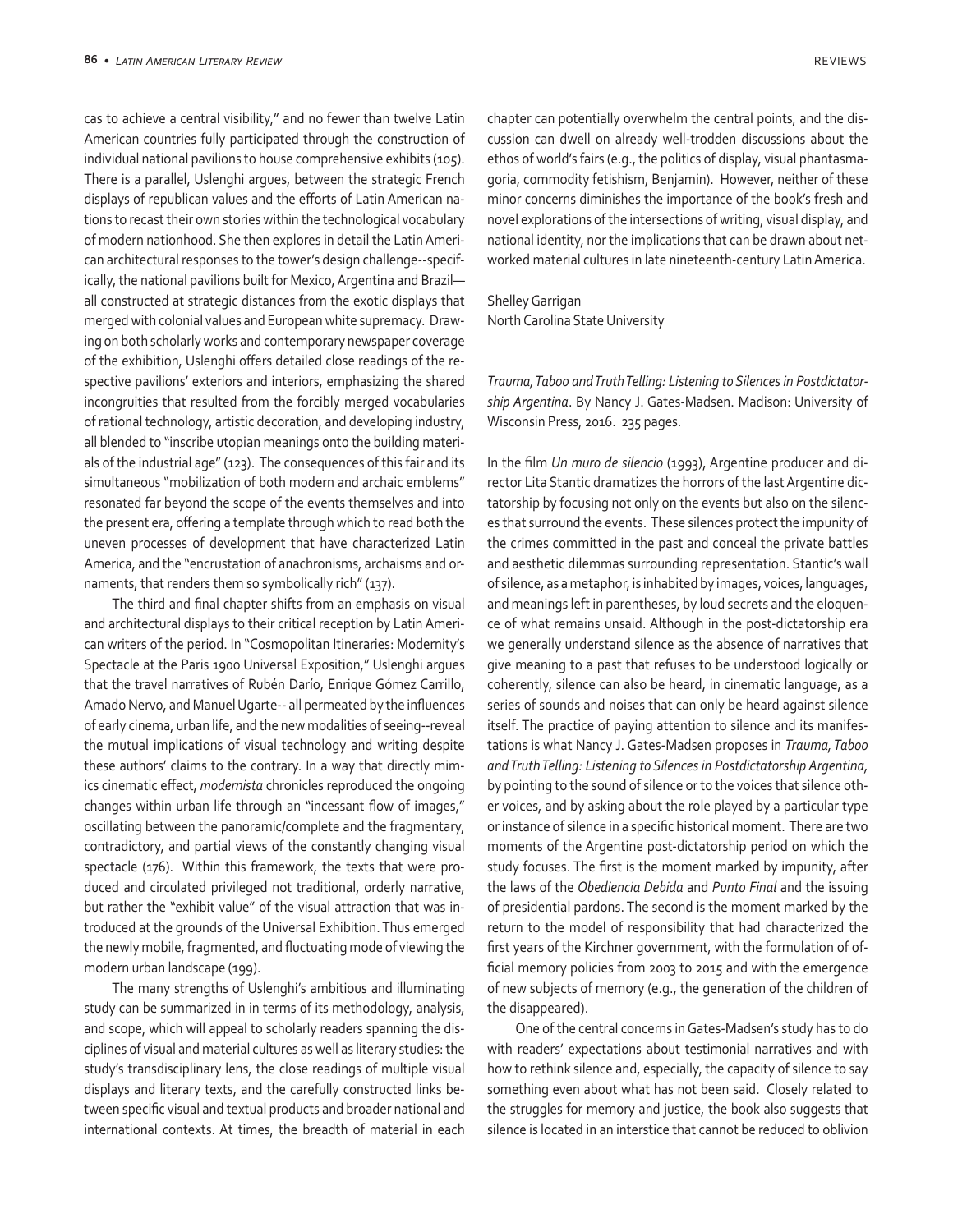and that, paradoxically, sometimes embodies the key to both understanding and constructing the meaning of the past. This interstice is also inhabited by trauma, by the impossibility of representation, and by the destruction of subjectivity. Yet, it is also inhabited by the possibility of the reconstruction of the subject (as a witness) who, in addition, in order to articulate verbally a narrative about past events not only says but also expresses another truth: a truth that, for Gates-Madsen, lies in silence—an eloquent silence. The Argentine case allows for the exploration of the contrast between two types of silence: the one associated with the years of impunity of the 1990s, and the other virtually heard during the decade of the Kirchner administration. While the first is related to forgetting and impunity, the more recent era reveals the silences that are a constitutive part of struggles for memory. Silence is doubly embodied, Gates-Madsen proposes, in traumatic (and inexpressible) experience and in the political meanings that account for the difficulties of articulating certain truths (7)—or, to put it another way, the possibility of constructing other paradigms of truth.

The book's introduction elaborates a cultural map in which to locate memory struggles, focusing on the notion of silence either in terms of what has been muted, or even censored, or in terms of what testimonial narratives can never succeed in expressing. The six chapters that comprise the body of the study are organized into two parts: the first deals with the years of impunity and the second considers the aesthetic works of memory that often accompany the official memory policies in the new millennium. In the first chapter Gates-Madsen analyzes Eduardo Pavlovsky's *Paso de dos* (1990) and explores the torturer-victim relationship. The concept of *overt silence* is used here to suggest a double reading of silence and to underscore that silence might simultaneously symbolize agency and power (the will of remaining silent) and at the same time imply a reticence to talk about torture, and in particular sexual violence. Many of the discussions that aimed to dismantle the second type of silence occurred after 2010. This chronology might suggest that the 1990s were characterized (as exemplified in Pavlovsky's play) by an understanding of gender that conceals gender (and sexual issues) and by an interrogation of the past that exposes not only violence but also how violence was understood in the 1980s and 1990s.

In the second chapter, Gates-Madsen addresses the testimonial voice in Eric Stener Carlson's *I Remember Julia: Voices of the Disappeared* (1996) and, in particular, the "delegation" of the testimonial voice and the attempt to represent enforced disappearance through the testimonies of relatives and *compañeros* of the victims of State terrorism. The chapter explores the attempt to "remove from anonymity" one of the *desaparecidos* and, at the same time, studies the silences in the representation of Carlson to the extent that they are framed by narratives that fail to restore the missing voice. The testimonial record thus contrasts with both the image of human remains (Carlson worked as a volunteer for the Argentine Forensic Anthropology Team) and the image of silhouettes in the Plaza de Mayo in its attempt to identify, name, or reconstruct

the story of the disappeared. Yet testimonial accounts seem to fail in recovering those stories and turn out to be intertwined with the silence surrounding the missing bodies and voices.

Chapter 3 considers further enforced disappearance, focusing on Juan José Saer's novel *La pesquisa* (1994), which is contrasted with *I Remember Julia*. Here Gates-Madsen reflects on the impact of the intermittent references to disappearance that interrupt the narration and shows how Saer underscores an aesthetics in which what becomes apparent is precisely the silence of an untold story. This chapter emphasizes the importance of silence in relation to the image of the silhouette and the emptiness of the silhouette as a metaphor for enforced disappearance. Gates-Madsen turns next to what she calls the "memory boom": Chapter 4 explores memory by focusing on the generation of children who were *appropriated* (illegally adopted) during the military dictatorship. The chapter discusses Elsa Osorio's novel *A veinte años*, Luz (1998) and the telenovela *Montecristo* (2006) and proposes a process (in relation to the silencing of identity) that evolves from Osorio to the TV series. Here, the discovery of concealed identities and covert violence (justified by alibi-narratives) cannot be reduced to the success of re-encounters or identity recovery. Instead, they account for the long-lasting effects that State terrorism had on the generation of the children of the disappeared. Gates-Madsen suggests that *A veinte años, Luz and Montecristo* represent clear cases of the recovery of identity. Many of the tensions, paradoxes, losses, and silences surrounding the appropriation of infants and children under the military dictatorship are outlined in these disparate cultural productions through both the stories they present and the moment of their appearance (i.e., at the end of the decade of impunity, in the case of Osorio's novel, and during decade when official memory policies had some success, in the case of the *telenovela*).

Through the analysis of Luisa Valenzuela's novel *La travesía*  (2001) in Chapter 5, Gates-Madsen discusses silence and its eloquence in relation to trauma. While the centrality of the ambiguity of silence is apparent here, this chapter serves to think about the aesthetics of ellipses and of the unspoken as being more eloquent than language or narrative. Taking as the starting point the association H.I.J.O.S. and their struggle against silence and oblivion, the chapter reflects on the uses of silence not associated with amnesia. The reading of Valenzuela's text focuses on the emotional knowledge and the "somatic language" that can suggest that some silences do not imply forgetfulness or a failure of representation, but, on the contrary, play an important role in understanding traumatic events. The contrast between the representative and expressive instances of silence in the novel's protagonist serves to underscore the silences that conceal what the protagonist wants to suppress about the past and to highlight corporeal and nonverbal expressions of trauma. Rather than focusing on a dichotomy between discourse and silence, or between memory and forgetfulness, Gates-Madsen proposes that *La travesía* suggests that there is an "indefinite zone of somatic knowledge" and that there are silences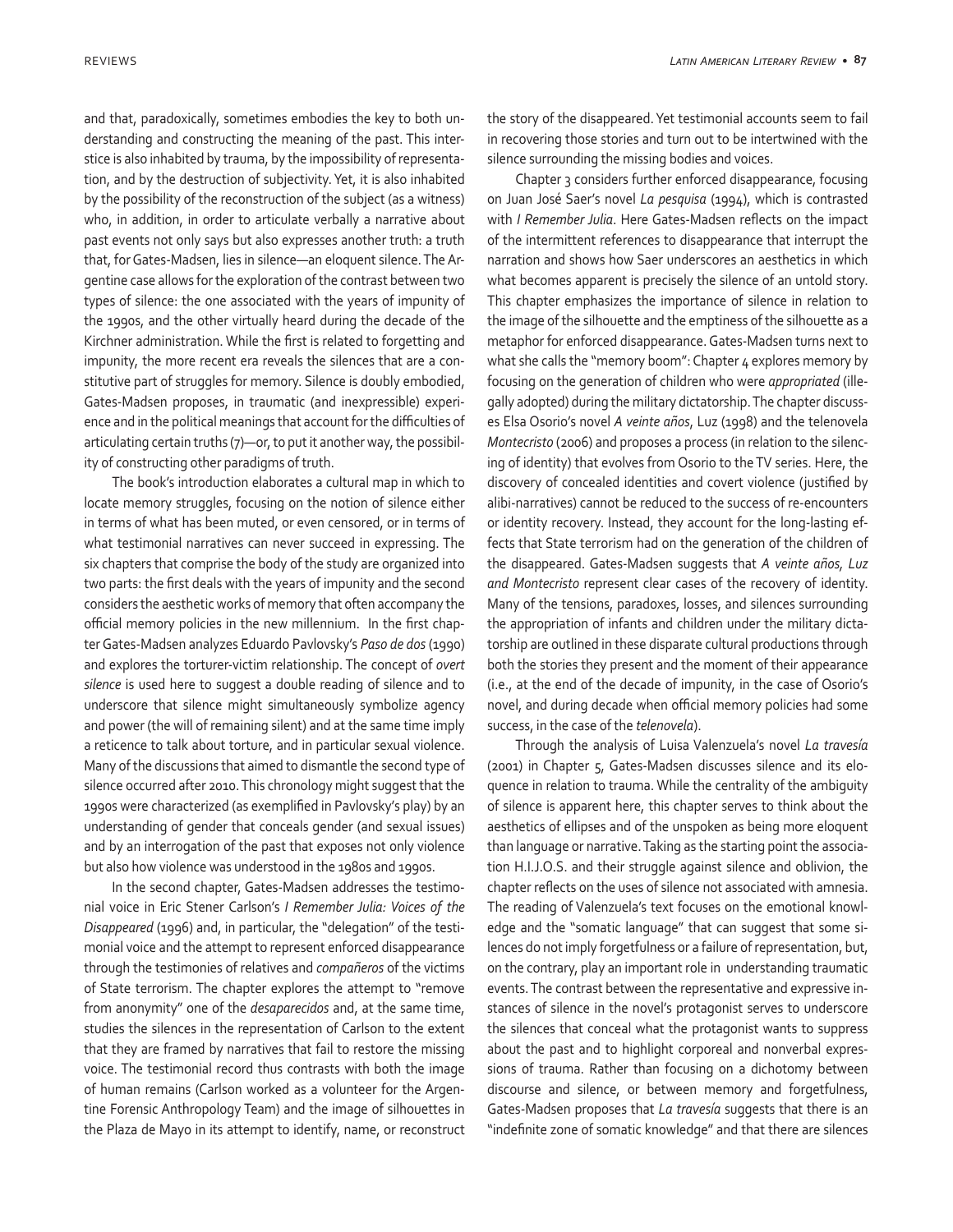that, rather than muting, often incarnate (paradoxically) the very memory of the past.

Chapter 6, the book's final chapter, takes up Jonathan Perel's 2010 documentary *El predio*, which focuses on the ESMA, the former School of Mechanics of the Navy, which became a clandestine torture center during the dictatorship and was later redesigned as a site of memory. The chapter explores a series of tensions between the voices associated with official human rights policy and the silences locked within the memory site. Close-ups and fixed camera technique represent the former ESMA as a fragmented space that refuses an organizing logic or order. The author's analysis emphasizes visual and acoustic elements of the film (especially the absence of a voice-over and, thus, of interpretive clues for confronting the moving image) to highlight a new perspective that includes silence (and its ambiguities) as a mark of the impossibility of narrating the memory site. In contrast to some official narratives about memory sites, memory policies, and memory markets, the author points out, the film's importance lies in disassembling a singular interpretation of a horror, which continues to be inhabited by silences that cannot be undone.

In spite of a recurrent emphasis on complexity versus simplification, which sometimes derails the main argument, throughout the book Gates-Madsen presents the different layers of silence that inhabit the Argentine post-dictatorship (and post-dictatorships in general) and the different edges of silence as expressing disputes over meaning and tensions among the subjects of memory, social groups, and generations. Marked by the trauma of State-sponsored violence, these subjects of memory give an account of elements of meaning, of what was said and what remained unsaid. The author emphasizes that the difference between the cultural production from the years of impunity and from the years of truth and justice cannot be reduced to the difference between oblivion and memory, or between silence and narration, but is marked by a series of ellipses that occupies a central place within the labor of memory itself.

There are two aspects of *Trauma, Taboo, and Truth-Telling*  that are worthy of special attention. First, the book's emphasis on the generation of the sons and daughters of the disappeared is an important contribution to the field. Even though there are many texts about memory that include examples of this new generation, Gates-Madsen's contributions lie in her focus on gestures such as the *escraches* (public shaming demonstrations) or the H.I.J.@.S organization in relation to truth and justice, and on cultural productions that re-position the first person "testimonial" in new subjects of memory. Nowadays, any discussion about the cultural aspects of Argentina's post-dictatorship era cannot ignore the transformations that the new generations have inserted into the labors of memory, the construction of images and narratives about the past. In this regard, the book's contribution lies also in thinking specifically about these new perspectives and focusing on expressions of silence. Secondly, Gates-Madsen makes an important contribution by situating the discussion about memory, truth, and silence directly within the national framework--rather than placing it in the ambiguous space of global studies, where comparative demands juxtapose different post-dictatorships and post-conflict societies, which depoliticize (precisely through the concept trauma) and disarticulate historical events and cultural productions that cannot be understood outside of their own political and domestic contexts. The title itself--*Trauma, Taboo and Truth-Telling: Listening to Silences in Postdictatorship Argentina*--demarcates the confines of the traumatic, by locating the ambivalence of the inexpressible in areas adjoining cultural demands and expectations (or even taboos) and, therefore, by re-situating trauma in a political scenario and competition for the hegemony of different truths and different memories. Within such disputes, silences play a role that, as Gates-Madsen very ably demonstrates, is worth rethinking.

## Ana Forcinito University of Minnesota

*Invento, luego resisto: El Período Especial en Cuba como experiencia y met*áfora (1990-2015). By Elzbieta Sklodowska. Santiago, Chile: Cuarto Propio, 2016. 494 pages.

It is by now conventional critical wisdom that the economic catastrophe wrought in everyday Cuban life of the 1990s by the Soviet withdrawal of support and the sudden disappearance of subsidized oil witnessed a parallel unraveling of ideological and cultural authority that generated new possibilities and forms of cultural and artistic expression. In the rapidly growing body of literary-cultural studies scholarship on Cuba's turn-of-the-millennium "Special Period," Elzbieta Sklodowska's contribution stands out for the bold reach and generic multiplicity of the primary materials it embraces, the depth of its close-readings of primary works and of related historical and sociological studies, and the magnitude and rigor of its critical documentation and dialogue with existing scholarship produced on and off the island. Other studies--including José Quiroga's *Cuban Palimpsests* (2005), Esther Whitfield's *Cuban Currency: The Dollar and "Special Period" Fiction* (2008), Ariana Hernández Reguant's collection *Cuba in the Special Period* (2009), Odette Casamayor-Cisneros's *Utopía, distopía, e ingravidez* (2012), and Guillermina De Ferrari's *Community and Culture in Post-Soviet Cuba* (2014)--have already alluded to the paradoxical dynamic between paucity and creativity that marks Cuban literature, film, music, or visual art following the fall of the Berlin Wall. Sklodowska would be the first to acknowledge the contributions of other scholars' work to her study, which places itself in productive dialogue with their research. But she singularizes her take on the concept "invention," as an articulatory mechanism among the "plétora de discursos, prácticas y artefactos … analizados" (21). "Invention," she argues, reveals itself both as a rhetorical manipulation reinforcing power structures and as a resistant "tactic" of everyday life (in Michel de Certeau's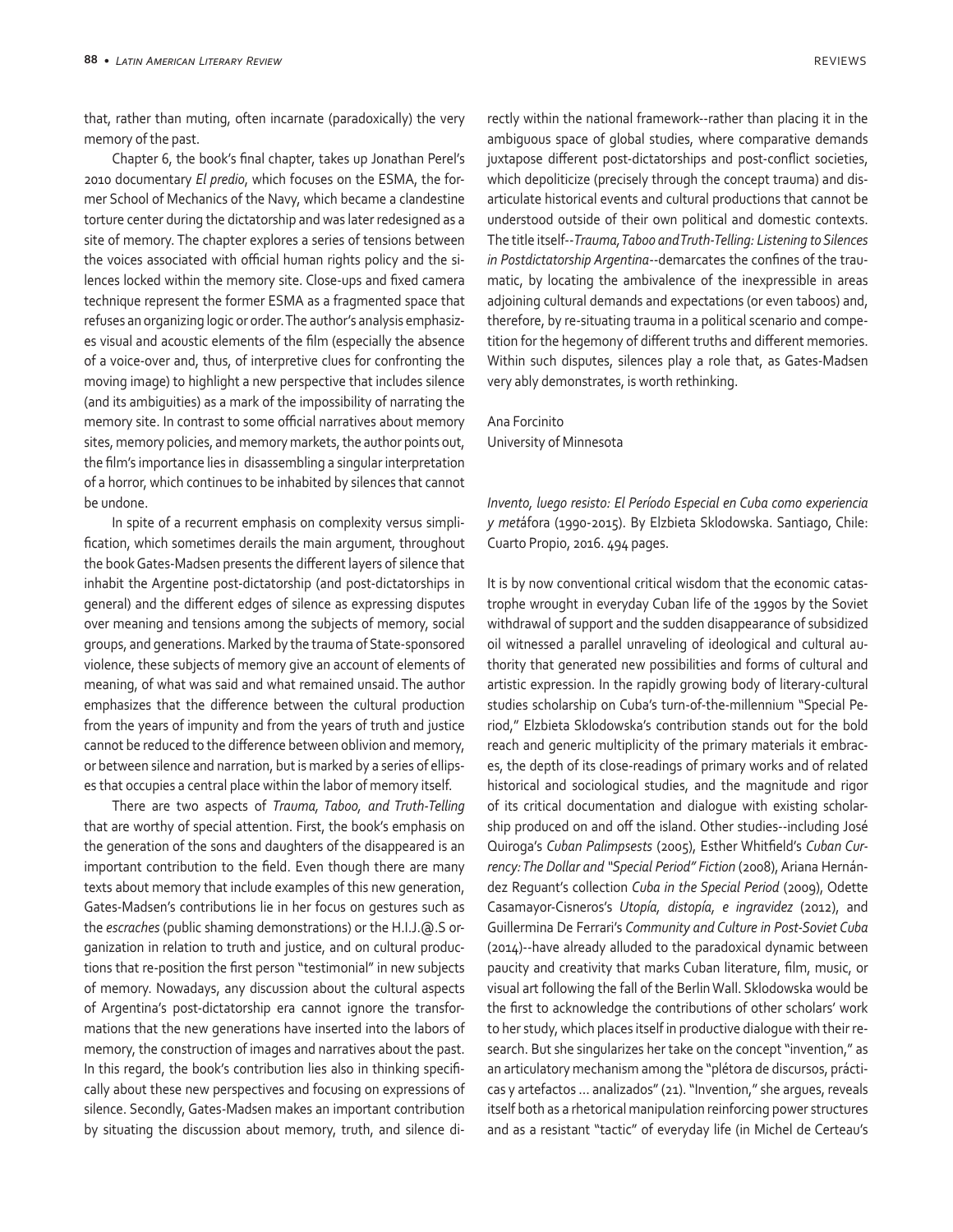sense of the phrase), by those without power, moves that include "toda clase de bricolajes, apaños, remiendos e improvisaciones" (21). Key to her usage of "invention" to characterize the period's cultural production is Sklodowska's affirmation of its self-referential, defamiliarizing substance and its propensity for satire, irony, and paradox that challenges facile interpretations. Sklodowska stands out among other literary-cultural *cubanólogos* in the convincing and meticulously supported argument that the metaphoric twists and turns of invention or re-invention, including exposing the limits of the concept itself, play out in conventional literary genres as well as in performances, testimonials, literary and cultural criticism, and material culture that recycles or repurposes ordinary things.

Focused on the metaphors of the Special Period, Chapter 1 unpacks debates about the legitimacy of the label as a meaningful cultural designation of the phrase that was originally coined by the state in 1990 as the "Special Period in Times of Peace" in order to characterize as exceptional and temporary an interval of extreme austerity of unknown duration. The chapter does far more than illuminate Sklodowska's advocacy of the term's viability as an epochal construct or to provide, through historical, economic, and sociological sources, a synthesis of the material deprivations experienced by Cuban citizens or the official and citizen measures that arose in response to those deprivations. Most compelling is Sklodowska's analysis of the complex, sometimes contradictory ways of talking about and representing the open-ended crisis in both official and unofficial discourse; the resulting fissures in the Revolution's ideological assumptions, futuristic promise, and presumed social safety net; the impact on perceptions of time and space from vacillations between a sense of imminent cataclysm and of transition toward something un-named; and the reappearance of racial or regional inequalities in the experience of deprivation. Through analyses of primary sources as diverse as official oratory or pamphlets, poems, short stories, popular songs, and photographic and literary testimonies, Sklodowska distills the multilayered structures of feeling of the epoch, ranging from the despair and frustration of lost illusions to manifestations of struggle, resistance, and critique.

Focused primarily on literature and literary-cultural criticism, Chapter 2 traces inventive responses to the material challenges to writing and publishing in the Special Period, which, Sklodowska argues, harvested durable positive consequences from deplorable conditions. These include: the adjustments in the book industry; the decentralization of some cultural institutions; the challenge posed by publishing abroad and its implicit market ethic; the search for alternative cultural spaces; the *destape* or stripping of longstanding thematic taboos such as sexuality, gender, and race; the proliferation of destabilizing street language and its incorporation into literary work; the innovations in literary historiography embodied in new anthologies and generational paradigms; and the search for new standards of literary scholarship and criticism. Sklodowska's discussion of the pursuit of new scholarly and critical standards is grounded in a rigorous bibliographical review of the central debates

in Cuban literary scholarship, which, together with the discussion in Chapter 1, is an excellent resource for readers engaged in literarycultural scholarship on contemporary Cuba.

Together with Chapter 6, Chapters 3 and 4 offer the book's most striking analytical contributions. In the third and fourth chapters, Sklodowska addresses the experience and inventive representation of hunger as a central semantic axis of Special Period public discourse and artistic expression. Chapter 3 juxtaposes an overview of state austerity strategies, such as serial reconfigurations of the rationing system and its *libreta*, with an analysis of the culinary imaginary crafted through official pronouncements, scarcity-inspired ingredient substitutions in state sponsored cooking pamphlets, cookbooks, or TV shows (e.g., Nitza Villapol's long-running show), and the invocation of culturalist national culinary traditions as compensations for the scarcity of food. Chapter 4 counterpoints these official rhetorical maneuvers to conjure up sustenance out of hunger through close readings of fiction, essays, plays, an artistic installation, and a video short that unmask the incongruities in state culinary discourse through hyperbolic reiteration, satire, irony, selfreflexivity, and intertextuality with earlier renditions of culinary thematics in Cuban literature.

Chapter 5 focuses on the intersections of the discourse of scarcity with that of gender in a period that witnessed the paradoxical reemergence of traditional gender roles in public discourse along with an upsurge in literary writing by women. Within the context of the extreme precariousness that designated Cuban women as the domestic overseers-in-chief of family and community material and spiritual survival, and based on analyses of poetry, fiction, and performance pieces primarily by women, Sklodowska traces a complex and diverse thematic network. She highlights the tensions among survival, ethics, and the revolutionary legacy, embodied, for example, in the ambivalent representation of the *jinetera* (prostitute or hustler); the creative process as a resistant hedge against material decline forged from dearth itself; the possibilities of humanity or creativity in conditions of abjection; and the search through innovative verbal and performative strategies for an artistic language capable of representing such experience.

Chapter 6 concludes the book with a fascinating inquiry into what Sklodowska designates as the material archive or legacy of the Special Period--that is, the recycled or repurposed objects of everyday life conjured up in the face of want and their representations in public discourse and artistic genres. Throughout the book, and especially here in Chapter 6, she works against an international and local propensity to folklorize or exoticize Cuba in the service of multiple ideologies. Instead, drawing on theorists of material culture from multiple disciplines, Sklodowska contextualizes these objects and their artistic representations to tease out their implications for debates about modernity, anti-modernity, or alternative modernity related to the Cuban Revolution; their potential lessons for twenty-first-century economic and environmental sustainability; and their unmasking, for example, in a video short of Havana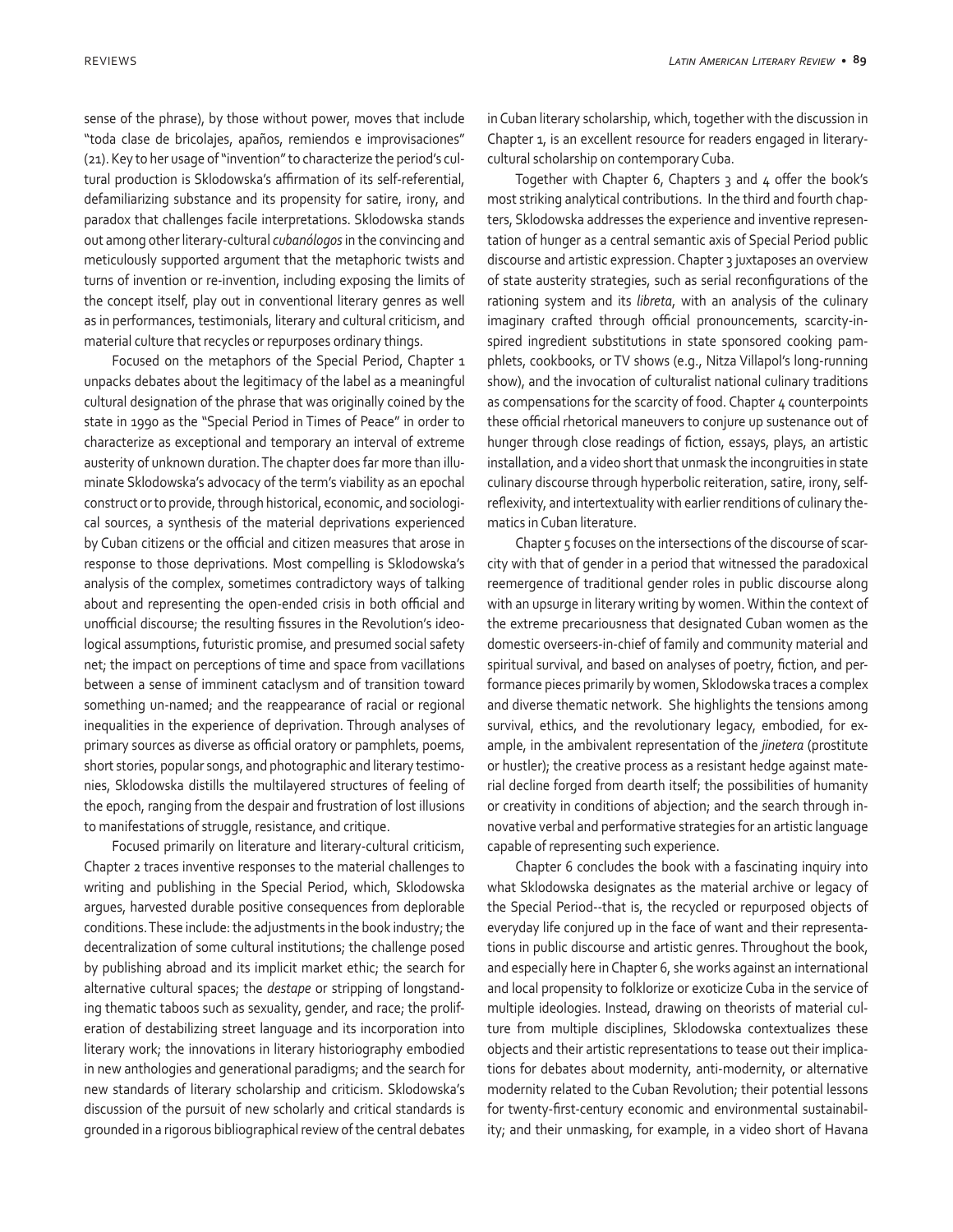dumpster-divers, of inequalities and poverty rarely acknowledged by the Cuban state.

The book's 75-page bibliography and extensive endnotes embody a rigor of documentation and archival research increasingly rare in contemporary scholarship. Sklodowska also distills concepts from a stunning array of cultural theory at the service of intricate, persuasive arguments harvested from her own impressive intellectual repertoire, deep knowledge of Cuba, and engagement with a treasure of primary material. Essential reading for scholars of contemporary Cuban literary, artistic, and material culture at every level and of likely interest to other Latin Americanists as well, *Invento, luego resisto* constitutes an archive of Special Period cultural expression and multi-disciplinary scholarship that, in a future edition (or perhaps an English translation), could benefit from an index, whose absence here, one assumes, was determined by the publishers, rather than by the author.

Vicky Unruh University of Kansas, Emerita

*Literature and "Interregnum": Globalization, War, and the Crisis of Sovereignty in Latin America*. By Patrick Dove. Albany: SUNY Press, 2016. 330 pages.

How are we to understand the complex times of "global war" and rampant neoliberalism in which we are living and the place of literature within them? This is the broad and difficult question that Patrick Dove's *Literature and "Interregnum": Globalization, War, and the Crisis of Sovereignty in Latin America* tackles with critical and theoretical acumen. Following Antonio Gramsci's general logic that the old order of modernity (linked to the state, the nation, and the national popular) is dying but has not yet given rise to new, easily identifiable iterations of sovereign power, Dove argues that we are currently living in a time of "interregnum": "an in-between time that constitutes neither a simple continuation of modernity nor a full break with its ordering principles" (265). While the familiar constructs of political modernity such as "state," "nation," and "people" continue to matter in the world today and have not by any means disappeared completely, the subjugation of everyone and everything to the logics of global capital have brought the very idea of sovereignty into crisis and, at the same time, have given rise to new forms of violence. If Lenin and Gramsci saw interregnum as a kind of articulation point within history that could potentially culminate in revolutionary change, Dove is not so optimistic on this matter. Instead, he thinks of interregnum as a protracted, uncertain period in which, in the shadow of the specter of familiar sovereign expressions of power (e.g. ,wars among nations, civil conflicts, bloody dictatorships), new forms of power and violence interwoven with the state but also disconnected from it (e.g., narcotrafficking, human trafficking, etc.) are now challenging long-held "distinctions between inside and outside, law and criminality, order and crisis, war and politics" (265).

In this study, Dove--who has previously reflected on the 1970s and 1980s dictatorships and their aftermath (e.g., forms of trauma, struggles for justice, construction of historical memory) and on the aftermath of the Cold War in Latin America--ventures beyond the debates in memory studies to consider and raise questions about the place of literature and critical thought in what might be called "post-transitional" Latin America. Perhaps his boldest hypothesis is that the current moment of interregnum "announces the exhaustion of the modern idea of 'literature,' or the aesthetic ideology of literature that prevailed from the Romantics through the rise of *testimonio* literature in Latin America during the 1980s and '90s" (2). Dove bases this claim not so much on the idea that literature has abandoned familiar generic forms, devices, or modes, but rather on the idea that literature has lost its clout as an autonomous sphere of reflection through which it was once possible (in the conceptualization of thinkers such as Echeverría or Rodó) to intervene critically in politics, religion, or the economy without running the risk of those spheres contaminating literature—it is, of course, debatable whether this was ever the case. Thinking with—and sometimes even against—critics such as Josefina Ludmer, Fredric Jameson, Beatriz Sarlo, and others, Dove understands literature to be but one more sphere that has become enmeshed within and subject to the forces of the market. Given this bleak state of affairs, he considers the strategies Latin American writers have deployed to preserve spaces for critical thought. Dove focuses on recent works by several well-known authors from Chile and Argentina—Marcelo Cohen, César Aira, Diamela Eltit, Sergio Chejfec, and Roberto Bolaño—and strives to understand the diverse poetics and concerns to which the current time of interregnum and loss of literary autonomy has given birth.

With increasing intensity, the book's five chapters call attention to the ways in which Southern Cone literature announces, inhabits, and challenges interregnum. Chapter 1 offers an analysis of Argentine author Marcelo Cohen's novel *El oído absoluto* (1989) as a text that, like a harbinger, announces the dawn of interregnum even before Carlos Menem would subject Argentina to painful neoliberal austerity measures in the 1990s. Cohen pens a postmodern literary world, the fictive city of Lorelei, in which utopian horizons have disappeared, contestatory politics is impossible, bodies are controlled biopolitically, and consumerism reigns. Politics is reduced to soundbytes and cheap neopopulism, and literature can no longer lay claim to any redemptive quality that might save a doomed world from destruction. Dove proposes that in Cohen's case literature parodies and reveals the devastation, fully aware that "it cannot provide answers or resolutions" (69), and that it treads on tenuous ground.

Chapter 2 looks at César Aira's novel *La villa* (2001), which is set in a *villa miseria*, an Argentine shantytown nestled in the heart of Buenos Aires. In this work, when a crime is committed, the truth about that crime matters less than the way in which the media ex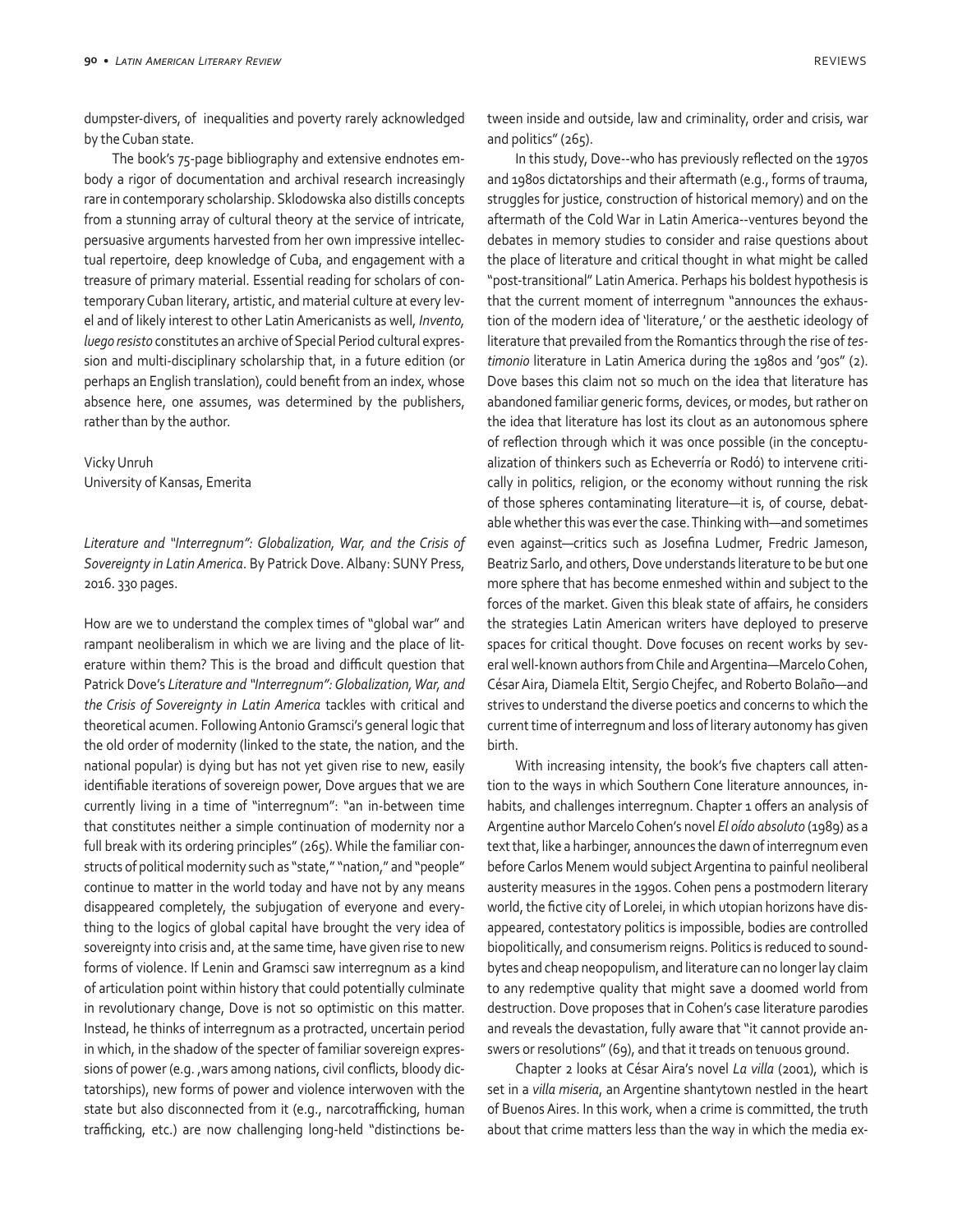ploit the crime for its sensationalistic newsworthiness. The hypermediatized world that *La villa* depicts presents a post-truth reality in which all sense seems to be lost. Yet, Dove argues that Aira's writing—which has been criticized by some commentators as catering to the market—actually opens a space for disrupting the current regime of sense. As Dove sees it, on the one hand, Aira's work does not propose an easy way out of the current state of affairs, but, on the other, it does not foreclose the possibility of alternative temporalities or modes of being. In his excellent close reading of a passage from Aira's novel, Dove shows that, although all hope might appear to be lost in the time of interregnum, "for the time being" (*mientras tanto*) we are alive (115-18). Amidst bleakness, this temporal figuration—*mientras tanto*—becomes one possible site in Aira from which to "think, act in the world, and relate to one another" (119).

Chapters  $3$  and  $4$  look at two novels that deal with the shift from industrial capitalism (characterized by factories and organized unions) to a post-Fordist service economy characterized by the precariousness of labor: Chilean writer Diamela Eltit's *Mano de obra* (2002) and Argentine writer Sergio Chejfec's *Boca de lobo* (2000). At stake in these analyses is the ahistoricity of the present: the neoliberal moment as a time felt and experienced as one in which the intense ideological conflicts and organized resistance of the past no longer make sense. While Chejfec's novel hinges on the metaphor of the factory as *ruin*, Eltit's novel explores the biopolitical effects of the *supermercado* (an apt metaphor) on the bodies of workers who would sooner turn against one another rather than act in solidarity to defend their rights. The discontinuity between earlier historical moments (the effervescent and politically contentious 1960s and 1970s or even the 1920s in which labor movements began to form) and the current time of neoliberal interregnum is illustrated, in particular, in Eltit's novel through the use of "chapter headings . . . taken from the titles of working-class political and cultural journals from the early twentieth century, and [that] allude back to key sites and moments of conflict between labor and capital" (160). Dove reads Eltit's floating citations of the past, which stand in stark contrast to the workers' devastated lives in the present, as a call to *awaken* to the past. What remains ambiguous, however, is exactly what Eltit hopes readers will awaken *to*. Is her call to awaken a nostalgic desire to revive a past in which workers fought constructively for their rights? Or is her hope that readers simply awaken to see and understand the void that is the present?

Chapter 5, on Bolaño's *2666* (2004), serves to culminate and refocus the concerns that Dove develops throughout the book. He is attracted not only to how Bolaño's fictionalization of Ciudad Juárez stages the symptomatic effects of globalization, capital, and their intertwinement with global war, but also to the ways in which Bolaño's novel ironically treats the death of the avant-garde and of art's ability, in general, to provide "a compensatory 'outside' for modernity and its history of destruction" (259). Bolaño's novel, we might say, functions as a fictive mirror of Dove's critical act, or vice versa: "The novel registers how two of the foundational discourses of modernity—the academic and literary institutional determination of literature, and the political logic of sovereignty—have fallen into crisis today" (234).

A critique of the vanguard tradition, which for Dove loses sense in the time of interregnum, runs through the book like something of a subplot, particularly in Chapters 3 and 5. Dove returns several times to the well-known polemic, from the early 2000s, between French-Chilean cultural critic Nelly Richard and Chilean philosopher Willy Thayer regarding how to read Chile's "Escena de Avanzada," the anti-Pinochet, neo-avant garde art scene of the 1980s. If Richard suggested that, for the Avanzada, the *fragment* could serve both as a site of disruption of the dictatorial, neoliberal order and as a site from which to think "a new way of being in common that would renounce the absolutist claims found in both the Latin American Left of the 1960s and the authoritarian traditionalist responses of the Right" (129), Willy Thayer, writing from a post-9/11 vantage point, took a more skeptical approach to (neo)avant-garde expressions. Given that all critical spaces and artistic practices are now subsumed within the logic of capital, Thayer argued that "we can no longer expect critique to generate the sufficient conditions for social transformation or revolution" (89). In Thayer (as in Bolaño), Dove finds a kindred voice that urges him to approach literature's role in the time of interregnum with caution. He is unwilling to place faith in cataclysmic events or grandiose gestures that might offer a way out; yet, at the same time, he does not lose faith entirely in literature. In the end, he thinks that literature's work with language that "cannot be reduced to instrumental or communicative rationales" might, in the best of cases, usefully question the semiotics of violence and sovereign power even when it cannot manage to see beyond them (270, 269).

Dove's book should take a prominent place within a series of recent reflections by Latin American and Latin Americanist scholars, who, each in her or his own way, seek to think a history of the present. While Jean Franco speaks of "cruel modernity," other scholars such as the Mexican intellectual Rosana Reguillo and the Argentine feminist anthropologist Rita Segato have respectively coined terms such as "paralegality" and "second reality" to explain contexts in which modern political forms break down and sovereign power metastasizes in shadowy and insidious ways across the entirety of social life (e.g., as narcoviolence, etc.) (263). Dove's work dialogues closely with Reguillo and Segato, but also calls to mind studies—for example, Pilar Calveiro's *Violencias de Estado: la guerra antiterrorista y la guerra contra el crimen como medios de control global* (2012)—that move beyond the dictatorships of the 1970s and '80s and the problem of "memory" to explore new forms of violence that have become dispersed, are exercised from the shadows, and are no longer solely linked to the state. Dove's interdisciplinary and philosophically-dense work will appeal to specialists interested in globalization, neoliberalism, violence, literature, and the state of critical thought in Latin America. *Literature and "Interregnum": Globalization, War, and the Crisis of Sovereignty in Latin America* is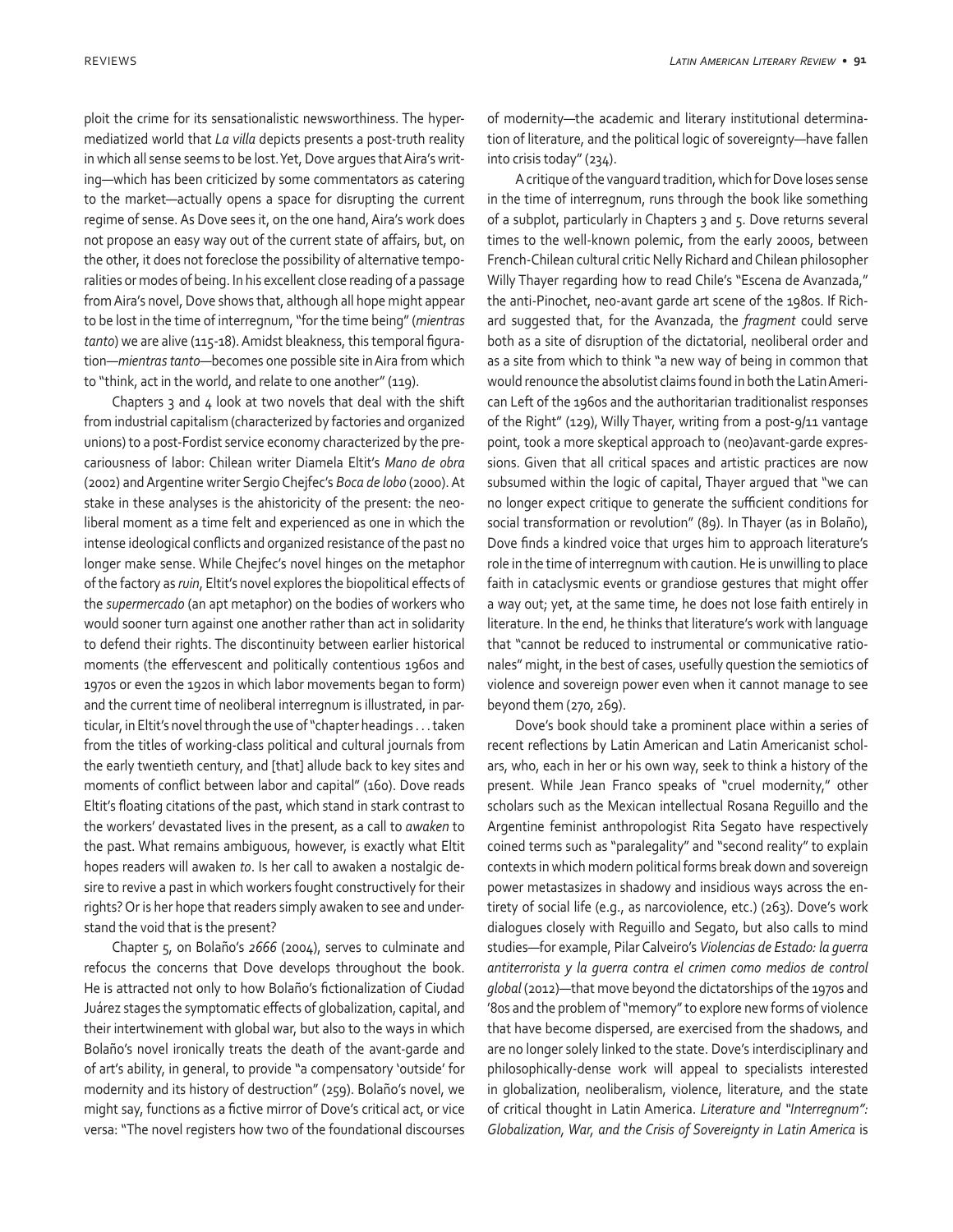a pioneering, even polemical, work that marks an inflection point in Latin American literary and cultural studies and, for that reason, should be essential reading for all Latin Americanists.

Michael J. Lazzara University of California, Davis

*The Limits of Identity: Poetics and Politics in Latin America.* By Charles Hatfield. Austin: University of Texas Press, 2015. 158 pages.

Charles Hatfield's *The Limits of Identity* is a bold and concise book that seeks to build a critique of what he considers to be the "repudiation not of a bad universal but of anti-universalism writ large" present in the intellectual tradition of Latin Americanism, from José Martí to John Beverley. Although one could imagine quite a lengthy version of this argument, Hatfield opts for a shorter (the text runs just over 100 pages) and laser-focused discussion developed over four brief chapters, each with a specific conceptual focus. Hatfield's theoretical sources are drawn from critics of identity in the field of American Studies (most notably the work of Walter Benn Michaels), and he is, of course, also in dialogue with young Latin Americanist scholars (e.g., Abraham Acosta, Emilio Sauri) who have addressed different ways that the impasse of identity (or illiteracy as studied by Acosta) has informed the understanding of Latin American modernity.

In Chapter 1, "Culture," Hatfield traces the nineteenth-century roots of anti-universalism, with a focus on Martí's *Nuestra América* and in polemical dialogue with Balibar's argument about universalism as a basis of racism. In particular, Hatfield argues that "antiuniversalist cultural polemics cannot function without race" (27), against the grain of Martí's own critique of racialization. Chapter 2, "Beliefs," argues, in a discussion of Rodó and, to a lesser extent, Rodolfo Kusch, that *Arielismo* ultimately locates his claim that the essence of Latin America lies in its ideals concerning notions of race, heritage, and the body. This idea, Hatfield contends, opens the door to anti-universalist arguments about the originality of Latin American thinking that are present in thinkers such as Leopoldo Zea and Rodolfo Kusch.

Chapter 3, "Meaning," makes a temporal and thematic leap. Here, the author presents a critique of the idea of the specificity of Latin American literature, tracing a line of argument from Jorge Luis Borges, to Octavio Paz, to Roberto Fernández Retamar, to Antonio Cornejo Polar. Hatfield seems to be targeting a circular logic through which a specific literature leads to the creation of a specific criticism, which, in turn, theorizes specificity. Chapter 4, "Memory," works with a wide array of writers (from Eduardo Galeano and Guillermo Bonfil Batalla to José Rabasa and Carmen Boullosa) to put into question the idea that Latin America is something to be remembered as such and the heightening of notions of identity that they bring. The book concludes with a short coda in which the author

debates John Beverley's *Latin Americanism after 9/11*, criticizing its "renewed commitment to identitarianism" (109).

*The Limits of Identity* has both the strengths and the shortcomings of a concise polemical book. There is indeed something salutary in putting into critical question the focus on identity and on specificity that has informed traditions of Latin Americanism across the board. Insofar as Latin Americanism--both in its philosophical dimension and in its institutional and scholarly practices--has been tied to practices of the political Left, anti-universalism and identity are categories that conflict directly with notions of solidarity and consciousness understood to be necessary for overcoming political and economic disparities (Michaels has written extensively about this topic). At its strongest, Hatfield's study provides provocative readings of core texts (e.g., Martí's *Nuestra América*, Rodó's *Ariel,* and Borges's "Pierre Menard, autor del Quijote")—critical analyses that will interest scholarly readers engaged with those works. And, while he would have strengthened the study by making additional references to more scholars, with this project Hatfield situates himself among some of the most exciting Latin Americanists in the U.S. (e.g., Joshua Lund, who develops timely critiques of notions of race, identity, and subalternity, as well as Acosta).

Yet, the book's brevity naturally brings with it a number of constraints. Moreover, some readers might find the selection of texts for discussion somewhat arbitrary or idiosyncratic by leaving aside other works that could have also problematized the book's argument. For instance, if the author had chosen to insert substantive discussion of Alfonso Reyes (to fill in the temporal gap between Rodó and Borges), the study could have noted that the balance between Latin America's specificity and the celebration of universalism in his writing presents more complexity than is suggested by the categorical notion of anti-universalism advanced in *The Limits of Identity*. Indeed, though Reyes wrote extensively about the idea of Latin America, as well as about universalism (i.e., the universalism of Goethean poetics and Greco-Latin culture), he is cited only in passing as a descendant of Rodó, even though in some of his late works (e.g., "Notas sobre la inteligencia americana") he proposes that Latin American specificity is in fact built on the possibility that Latin America can be more universal than Europe because it can place Western tradition in dialogue with its own traditions. Moreover, since Reyes's universalism was one of the targets of Fernández Retamar's literary theory and also influenced Borges's ideas about literature (cf. Chapter 3), more attention to his work could strengthen further the very genealogy established by the study. A more extensive exploration of the book's topic might also include other thinkers who have challenged identity as a structure of power (e.g., Roger Bartra), or those who have addressed the question of Latin American Marxism, whose trajectory, arguably, is closely related to the very subject of study. In addition, while Beverley's work (addressed in the book's coda) is of undeniable importance, one might consider as well other critics who do not advocate a return to identitarianism when discussing the idea of Latin America (e.g.,